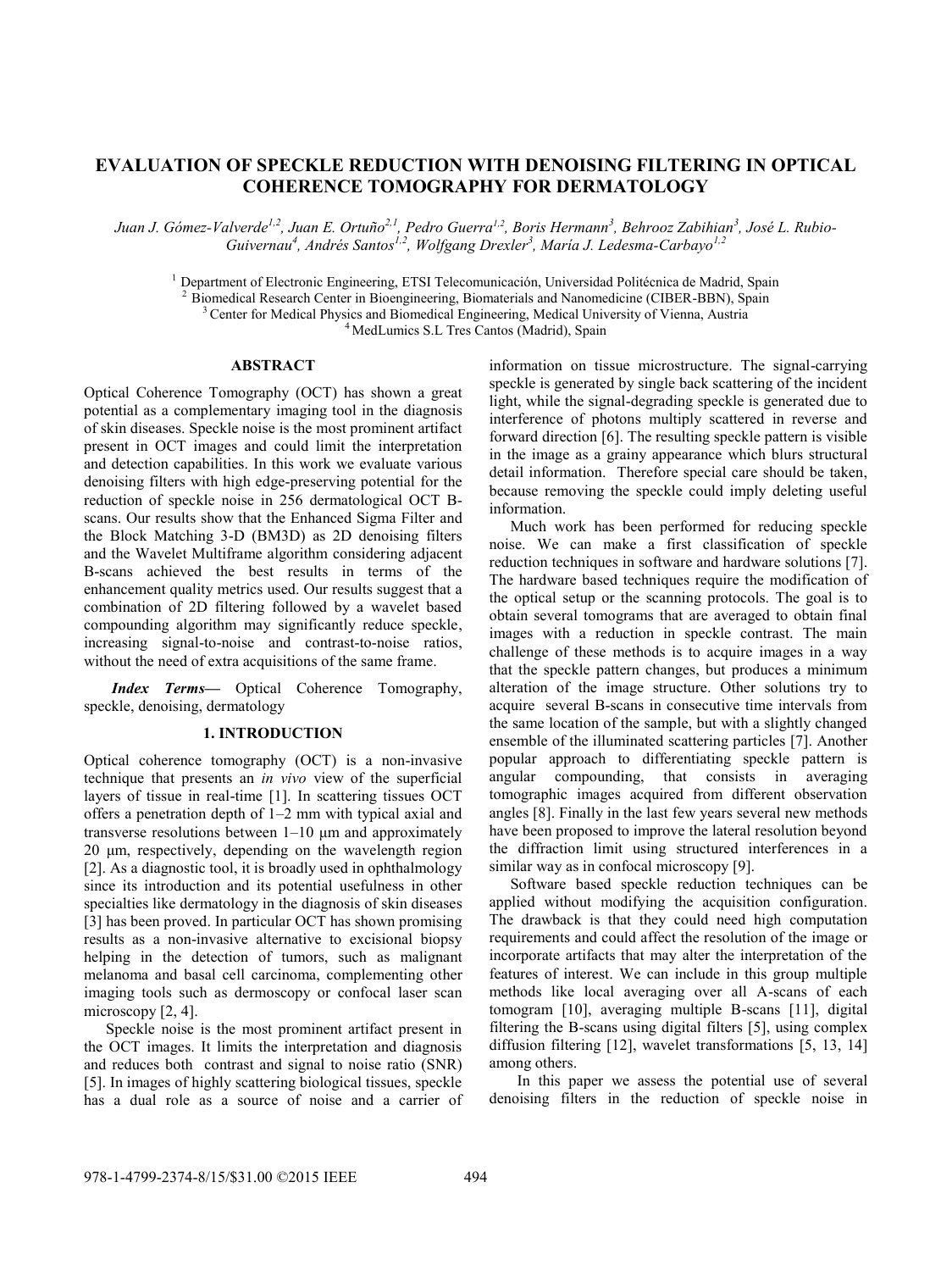dermatological OCT imaging. We include in the evaluation well known 2D filters previously used in speckle reduction, such as versions of Enhanced Sigma (ES) [15], Adaptive Wiener (AW) [16] and Adaptive Wavelet Thresholding (AWT) [17] filters but also recent denoising filters with high edge-preserving capabilities like Non Local Means (NLM) [18] and Block Matching 3-D (BM3D) algorithm [19]. Finally we evaluate the combination of previous 2D filters with B-Scan Fusion based on wavelets decomposition (WFS) [20] and wavelet denoising considering multiple Bscans (WFM) [14] to assess the improvement of this strategy with respect to filtering single frames. We evaluate filter performance through common speckle-reduction performance metrics [5, 13, 21, 22] including Signal to Noise Ratio (SNR), Contrast to Noise Ratio (CNR), Equivalent Number of Looks (ENL) which is a measure of the smoothness of homogeneous regions of interest, and Edge-Enhancing Index (EEI) to assess the ability to enhance edges.

# **2. METHODS**

#### **2.1. Denoising filters**

In the evaluation we have tested seven different denoising filters. Five of them (ES, AW, AWT, NLM and BM3D) are methods that are applied to individual B-scans. In addition we have applied other two B-scan compounding methods (WFS and WFM) to groups of two frames.

The Sigma Filter, also known as Lee Filter [23], is based on the two-sigma probability of Gaussian distribution and incorporates the speckle multiplicative noise model. Besides its simplicity it provides a good balance between filtering accuracy and computational complexity. We use an implementation that improves the preservation of small edges decomposing the image in several components and applying to them the sigma filter (ES). Adaptive Wiener filter (AW) calculates the local mean, the variance and the noise power estimation and uses these local statistics adaptively to generate a pixelwise Wiener filter. The Adaptive Wavelet Thresholding (AWT) performs a discrete wavelet transform and estimates the noise standard deviation from the detail coefficients at the first level, defines an adaptive threshold based on the previous estimation and a penalization method provided by Birgé-Massart, applies a global soft threshold to the coefficients and finally perform the inverse discrete wavelet transform [17]. The NLM method [18] uses a weighted averaging scheme to perform image denoising. The approach is to build a pointwise estimate of the image where each pixel is obtained as a weighted average of pixels centered at regions that are similar to the region centered at the estimated pixel. The estimates are non-local as in principle the averages can be calculated over all pixels in the image. A variation of NLM was proposed with the BM3D algorithm [19], based on an enhanced sparse representation in transform domain. The enhancement of the sparsity was achieved by grouping similar 2D fragments of the image into 3D data arrays (3D groups) and applying collaborative filtering to these groups.

Finally as we work with 3D volumes (sets of multiple B-scans), we have also evaluated two methods based on compounding strategies. The Image Fusion (WFS) based on wavelet decomposition transforms the original images (adjacent B-scans in our study) combines the coefficients on the transformed space and then applies the inverse transform to obtain the final result [20]. Finally the Wavelet Multiframe (WFM) algorithm [14] uses wavelet decompositions of single frames for a local noise and structure estimation. Based on this analysis, the wavelet detail coefficients are weighted, averaged and reconstructed. In both cases we use two consecutive frames (or B-scans) to perform the calculations.

#### **2.2. Enhancement metrics**

As defined in [5, 13, 21, 22] Signal to Noise Ratio (SNR) or Peak Signal to Noise Ratio is defined as:

$$
SNR = 10 \log[\max(I)2 / \sigma 2]
$$
 (1)

where I is the pixel value of the target OCT image, and  $\sigma^2$  is its noise variance. Contrast to Noise Ratio is:

$$
CNR = (1/R)\sum_{r=1}^{R} (\mu_r - \mu_b) / \sqrt{\sigma_r^2 + \sigma_b^2}
$$
 (2)

where  $\mu_b$ ,  $\sigma_b^2$  are the mean and variance in a background noise region.  $\mu_r$ ,  $\sigma_r^2$  are the mean and variance of all regions of interest (R), including the homogeneous and heterogeneous regions of interest. Equivalent Number of Looks (ENL) is a measure of the smoothness of a homogeneous region of interest:

$$
ENL = (1/H)\sum_{h=1}^{H} (\mu_h^2 / \sigma_h^2)
$$
 (3)

where  $\mu_h$ ,  $\sigma_h^2$  are the mean and variance of all homogeneous regions of interest (H). Except for the SNR calculations, all the other parameters were computed from logarithmic OCT images.

Finally Edge-Enhancing Index is defined as:

$$
EEI = \frac{\sum_{n=1}^{N} |R_{f1} - R_{f2}|}{\sum_{n=1}^{N} |R_1 - R_2|}
$$
(4)

where  $R_1$  and  $R_2$  represent the original values of the pixels on either side of the edge, and  $R_{1f}$  and  $R_{2f}$  are the corresponding filtered values over region of interest with edges (N).

## **3. EXPERIMENTS AND RESULTS**

A dataset with 256 B-scans (1000x580 pixels) for the quantitative evaluation was acquired by scanning a dermatological human in-vivo tissue with a customdesigned spectral domain OCT system operating in the 1300 nm wavelength region. The broadband superluminescent diode operated at a center wavelength of 1320 nm and had a full-width at half-maximum bandwidth of 100 nm. The system was capable of providing axial and transverse resolutions of 8 µm and 20 µm respectively. Typical scanning dimensions covered a volume of  $7x3.5x1.5$  mm<sup>3</sup>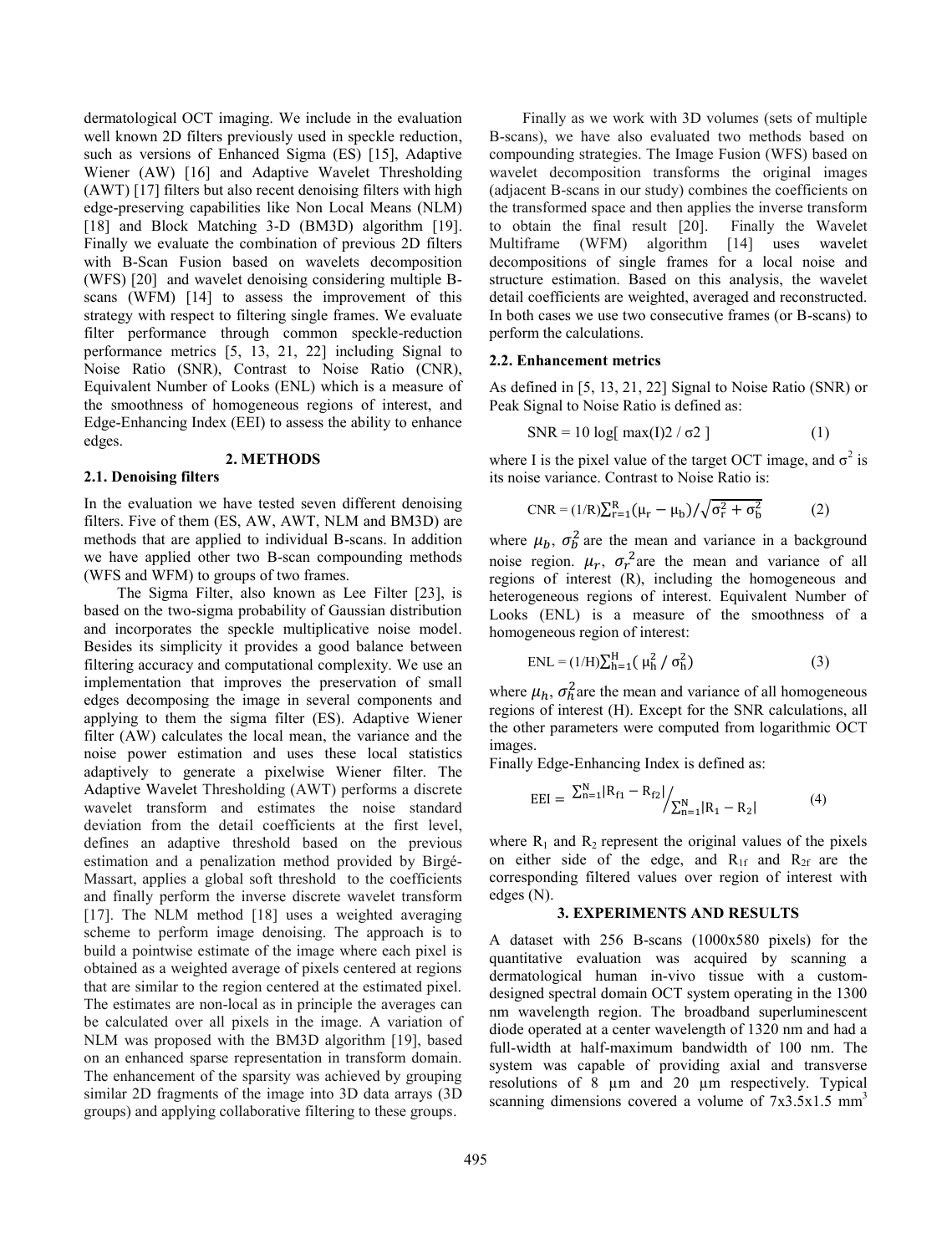(1024x512x1024 voxels). We perform the global evaluation of all the denoising filters in four steps.

The pre-processing step consists in the alignment of the image stack, adjusting each A-line of each image to keep the edge between the skin and the air constant in all the images.

The next step is the digital filtering of each B-scan before the B-scan compounding operation. For each individual B-scan the five digital filters described were applied: the ES Filter with a window size of 5 pixels, the AW Filter with window size of 5 pixels and a noise estimation based in the mode, the AWT Filter with the wavelet family Coiflet 2, a level of decomposition of 3, and an estimation of the noise based on the detail coefficients of the first level. The NLM used a kernel ratio of 4, a window ratio of 4 and filter strength of 0.06. The BM3D filter used a sharpening parameter of 1.11. The detail description of the previous parameters is beyond the scope of this paper. A complete description of these methods can be found in [14- 20].

In the third step we apply the two proposed compounding filters (WFS and WMF) with groups of two adjacent B-scans previously filtered. For WFS we use the wavelet family Coiflet 1, the maximum fusion method for the approximation coefficients, the minimum for the details component and a level of decomposition equal to 6. For WFM we use 5 as decomposition levels, the Haar basis family, *p* controlling the noise reduction of 1.1 and as weight mode a combination of significance and correlation weights.

Finally we calculate the enhancement metrics (SNR, CNR, ENL and EEI) and display the results. The original raw B-scans have SNR, CNR and ENL mean±standard deviation values of 22.27±0.55 dB, 1.12±0.07, 82.15±3.42 respectively. Tables 1 and 2 show the subsequent improvement of the enhancement metrics with respect to these values except EEI which always compares the filtered and the original values (see (4)).

The results show that all the denoising filters improve the image quality metrics (SNR, CNR, ENL and EEI). The best results are accomplished using the combination of digital filtering individual B-scans followed by the image compounding of two adjacent B-scans using the WFM algorithm (Tables 1 and 2). With this strategy the enhancement metrics increase in all the filters and reduce the speckle noise, improving the possible study of details in the image (Figures 1 and 2).

| <b>Filter Name</b> | SNR(dB)          | CNR             | ENI.         | <b>EEI</b>      |
|--------------------|------------------|-----------------|--------------|-----------------|
| ES                 | $12.18 \pm 0.73$ | $1.89 \pm 0.11$ | $534\pm38$   | $1.8 \pm 0.13$  |
| BM3D               | $12.28 \pm 0.72$ | $1.77 \pm 0.06$ | $475 \pm 42$ | $1.65 \pm 0.06$ |
| AWT                | $10.73 \pm 0.47$ | $1.74 \pm 0.05$ | $468 \pm 27$ | $1.33 \pm 0.07$ |
| AW                 | $10.3 \pm 0.27$  | $1.73 \pm 0.09$ | $471\pm34$   | $1.74 \pm 0.14$ |
| NI M               | $10.69 \pm 0.44$ | $1.69 \pm 0.05$ | $446\pm34$   | $1.66 \pm 0.05$ |

**Table 1.** Mean  $\pm$  Standard Deviation of the improvement in the Enhancement metrics using the set of 256 dermatological OCT Bscans.

| <b>Filter Name</b> | SNR(dB)          | <b>CNR</b>      | ENL            | EEI             |
|--------------------|------------------|-----------------|----------------|-----------------|
| BM3D/WFM           | $17.28 \pm 1.73$ | $3.25 + 0.23$   | $1404 \pm 175$ | $2.38 \pm 0.17$ |
| ES/WFM             | $16.8 \pm 1.12$  | $3.21 + 0.15$   | $1288 \pm 116$ | $2.27\pm0.15$   |
| <b>NLM/WFM</b>     | $16.32 \pm 1.18$ | $30.03 + 0.13$  | $1166 \pm 112$ | $2.31 \pm 0.16$ |
| <b>AWT/WFM</b>     | $16.47 \pm 1.17$ | $3.01 + 0.21$   | $1149 \pm 95$  | $1.97\pm0.14$   |
| AW/WFM             | $15.96 \pm 0.94$ | $2.95+0.15$     | $1087 \pm 104$ | $2.2 \pm 0.14$  |
| ES/WFS             | $14.8 \pm 0.64$  | $2.9+0.14$      | $1068 \pm 107$ | $1.62 \pm 0.11$ |
| <b>BM3D/WFS</b>    | $16.1 \pm 1.32$  | $2.96 + 0.21$   | $1117\pm139$   | $1.74 \pm 0.13$ |
| <b>NLM/WFS</b>     | $14.57 \pm 0.81$ | $2.78 \pm 0.15$ | $994 \pm 109$  | $1.73 \pm 0.13$ |
| <b>AWT/WFS</b>     | $15.62 \pm 0.82$ | $2.97\pm0.14$   | $1089 \pm 124$ | $1.52 \pm 0.12$ |
| AW/WFS             | $13.71 \pm 0.53$ | $2.67 \pm 0.12$ | 933±99         | $1.63 \pm 0.12$ |

**Table 2.** Mean  $\pm$  Standard Deviation of the improvement of the Enhancement metrics of the set of 256 dermatological OCT Bscans global process combining 2D denoising filters and compounding algorithms.



**Figure 1.** Dermatological OCT raw image before enhancement process B-Scan #1. Initial quality metrics SNR=21.89 dB, CNR=1.16, ENL=86.05 and EEI=4.34. ROIs used for the calculation of the quality ratios marked. White rectangle is used for noise estimation, red rectangles represent the homogeneous regions (H=4) and green rectangles the non-homogeneous regions, the three green rectangles at the top are used for the EEI  $(N=3)$ . The sum of both are used to calculate the CNR (R=9).



**Figure 2.** Dermatological OCT image (B-Scan #1) after applying the complete enhancement process with ES Filter followed by the WFM algorithm. Final quality metrics SNR=40.30 dB, CNR=41.57, ENL=1563.8 and EEI=12.99. Enhancement improvement values SNR=18.41 dB, CNR =  $3.41$ , ENL=1447.7 and EEI=2.99. Vertical white line corresponds to A-Line #150.